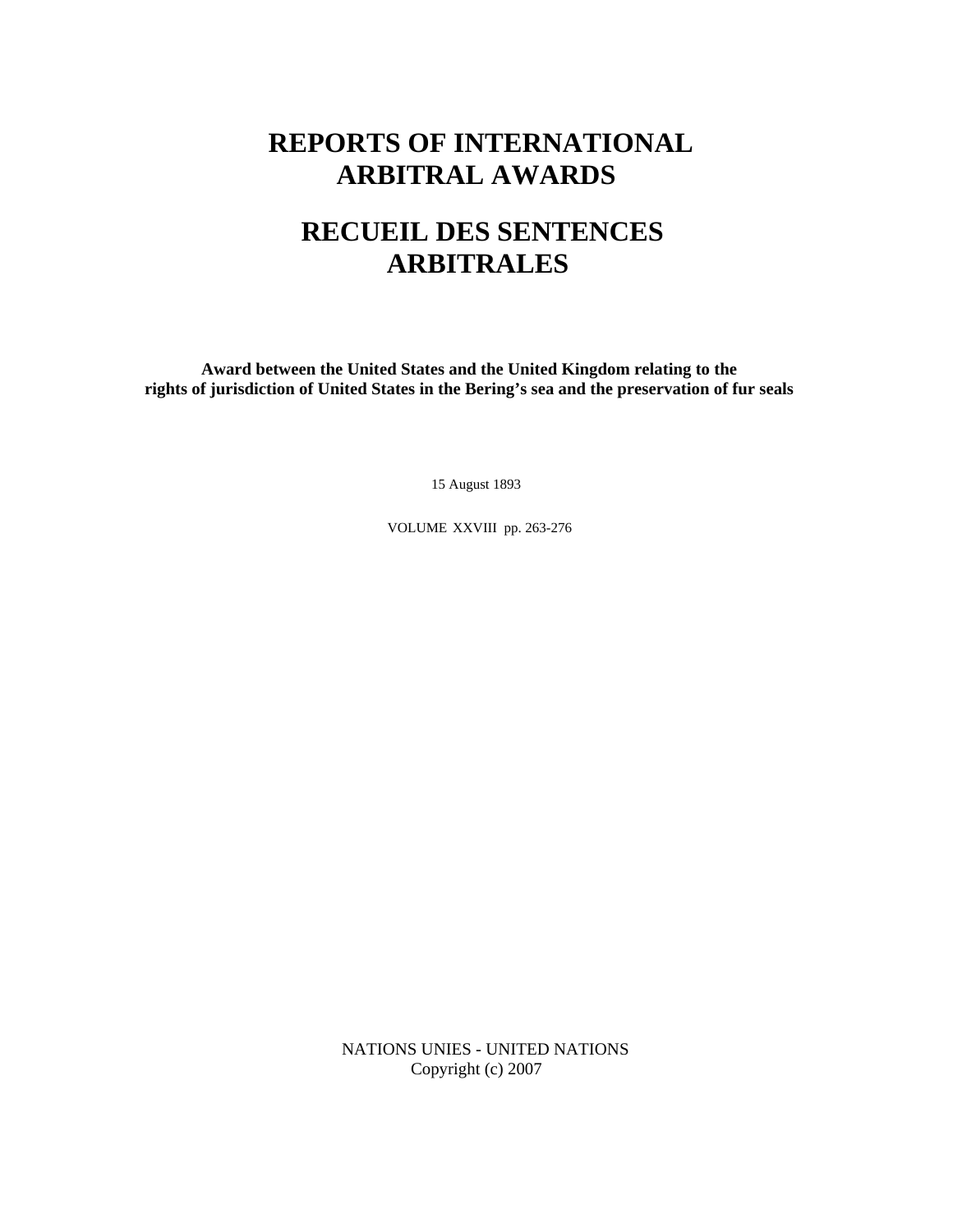# **PART XXI**

\_\_\_\_\_\_\_\_\_\_\_\_\_\_\_

**Award between the United States and the United Kingdom relating to the rights of jurisdiction of United States in the Bering's sea and the preservation of fur seals** 

**Decision of 15 August 1893** 

\_\_\_\_\_\_\_\_\_\_\_\_\_\_\_

**Sentence entre les États-Unis et le Royaume-Uni relative aux droits de juridiction des États-Unis dans les eaux de la mer de Behring et à la préservation des phoques à fourrure** 

**Décision du 15 août 1893**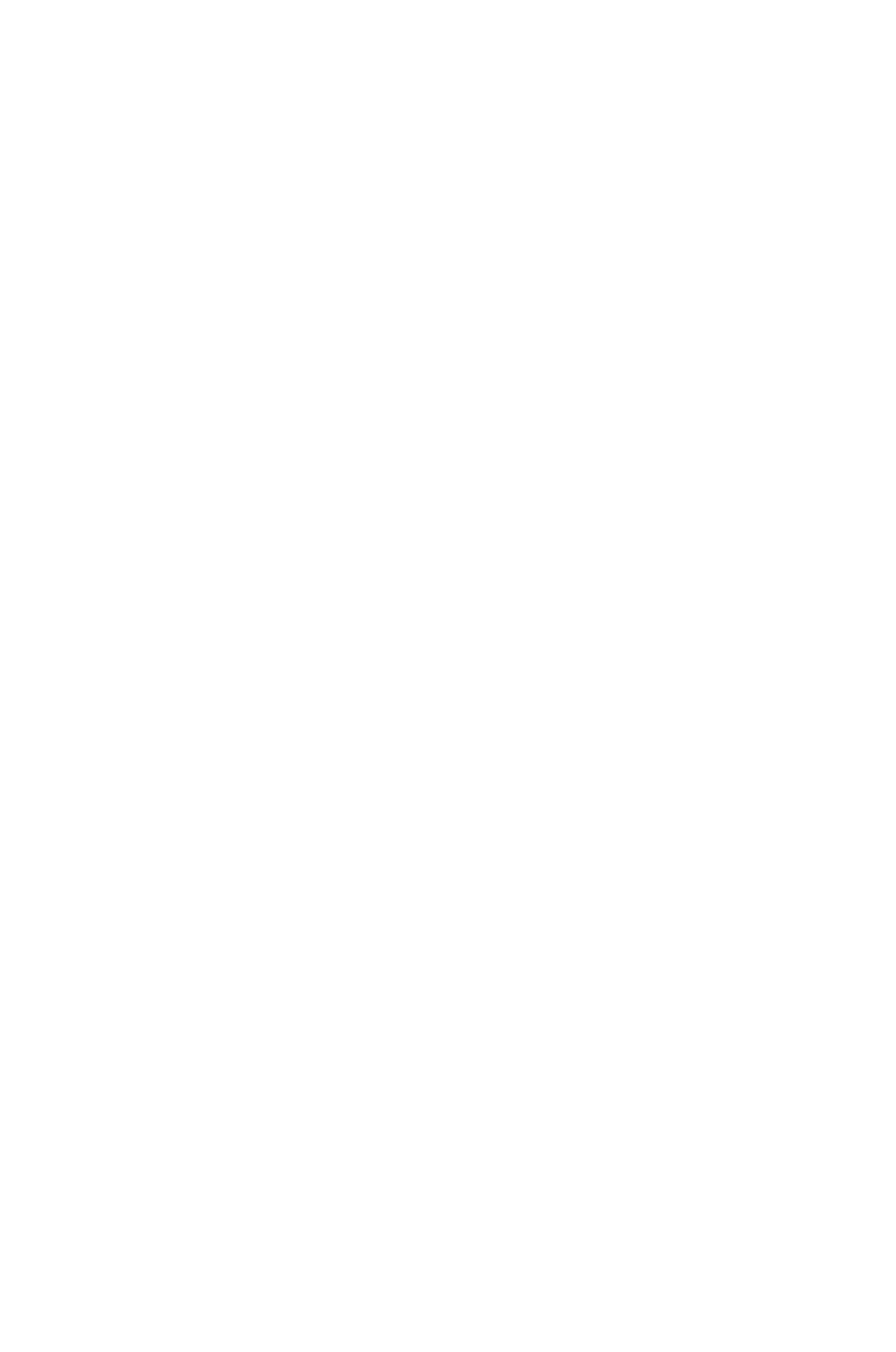AWARD OF THE ARBITRAL TRIBUNAL ESTABLISHED UNDER THE TREATY SIGNED IN WASHINGTON, ON THE 29TH OF FEBRUARY 1892, BETWEEN UNITED STATES AND HER MAJESTY THE QUEEN OF UNITED KINGDOM OF GREAT-BRITAIN AND IRELAND (RELATING TO THE RIGHTS OF JURISDICTION OF UNITED STATES IN THE BERING'S SEA AND THE PRESERVATION OF FUR SEALS), DECISION OF 15 AUGUST 1893[∗](#page-3-0)

SENTENCE DU TRIBUNAL D'ARBITRAGE CONSTITUÉ EN VERTU DU TRAITÉ CONCLU À WASHINGTON, LE 29 FÉVRIER 1892, ENTRE LES ÉTATS-UNIS D'AMÉRIQUE ET SA MAJESTÉ LA REINE DU ROYAUME-UNI DE GRANDE-BRETAGNE ET D'IRLANDE (AU SUJET DES DROITS DE JURIDICTION DES ÉTATS-UNIS DANS LES EAUX DE LA MER DE BEHRING ET RELATIVEMENT À LA PRÉSERVATION DES PHOQUES À FOURRURE), DÉCISION DU 15 AOÛT 1893 [∗∗](#page-3-1)

Treaty between Russia and United States of 1824, Treaty between Russia and United Kingdom of 1825, Treaty between Russia and United States about the handover of Alaska of 30 March 1867, Treaty of Washington between United States and United Kingdom of 29 February 1892.

Transfer of territory through treaty – The jurisdictional rights and seal fisheries rights which belonged to Russia passed unimpaired to the United States under the Treaty on the handover of Alaska of 30 March 1867.

Exclusive rights – Since the United Kingdom never accepted any exclusive rights of jurisdiction or seal fisheries on the Bering's sea for Russia beyond the ordinary three-mile territorial waters limit, no such exclusive rights could have been transferred to the United States.

Species preservation – United States has no right of property or protection with regard to fur-seals frequenting the islands of United States in the Bering's sea when they are outside their territorial sea - the establishment of common rules for the preservation of fur-seals in the Bering's sea applicable outside territorial jurisdiction of respective governments would require the concurrence of other States, including the United Kingdom.

Species preservation – establishment by the arbitrators of transitional rules for the preservation of fur seals in the Bering Sea, applicable beyond the States' ordinary jurisdiction.

International recognition of facts – The arbitral Tribunal has examined and acknowledged that the said statement of facts involved in the compensation claim presented by United Kingdom is true and accurate.

\_\_\_\_\_\_\_\_\_\_

<span id="page-3-0"></span><sup>∗</sup> Reprinted from John Basset Moore, *History and Digest of the International Arbitrations to Which the United States has been a Party,* vol. I, Washington, 1898, Government Printing Office, p. 935. ∗∗ Reproduit de John Basset Moore, *History and Digest of the International Arbitrations to* 

<span id="page-3-1"></span>*Which the United States has been a Party,* vol. I, Washington, 1898, Government Printing Office, p. 935.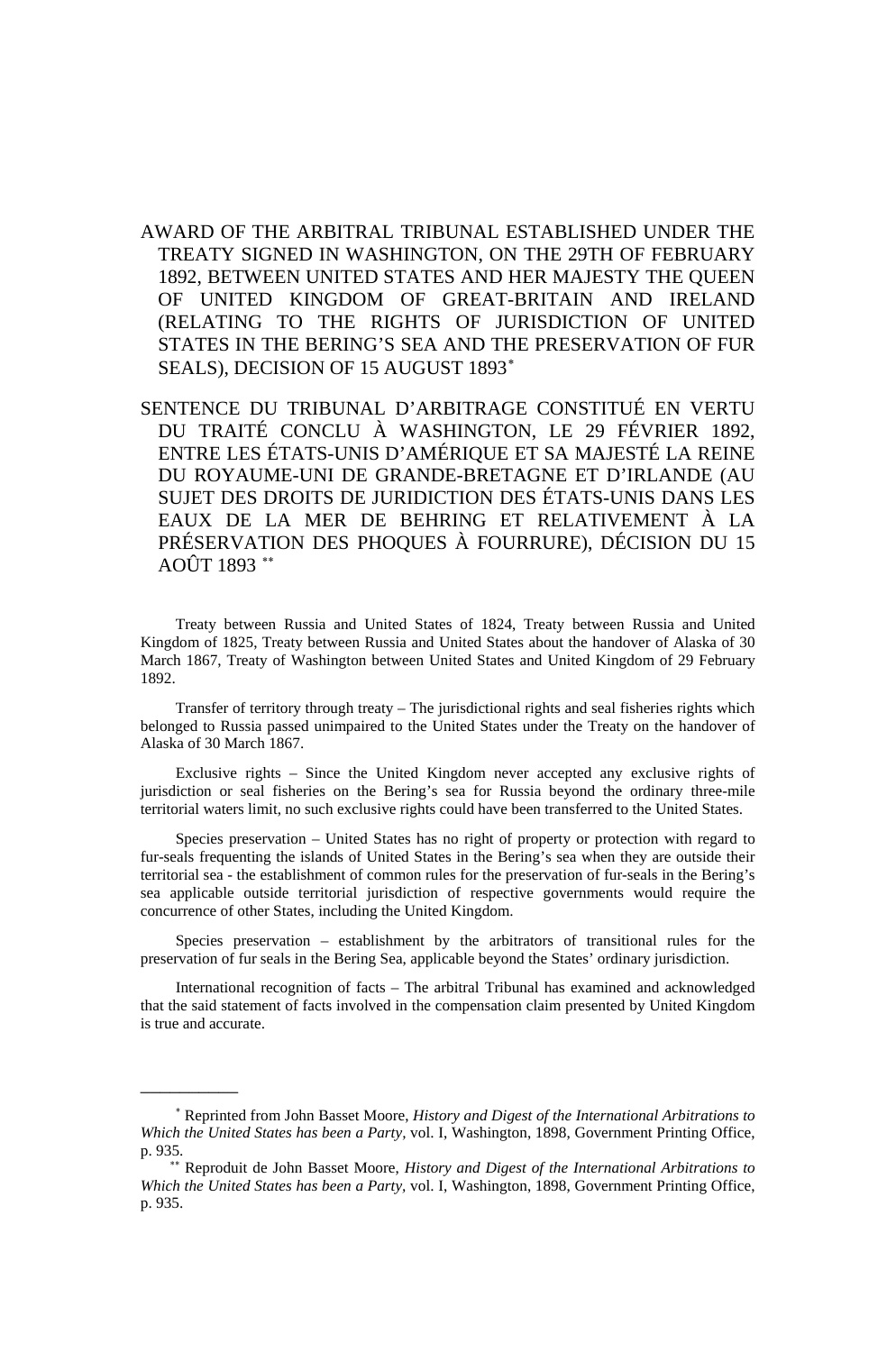Droits de juridiction et de pêcheries – Traité entre les États-Unis et le Royaume-Uni du 29 février 1892.

Cession conventionnelle de territoire – l'ensemble des droits de juridiction et sur les pêcheries de phoques de la Russie, a été intégralement transféré aux États-Unis en vertu du Traité de cession de l'Alaska entre la Russie et les États-Unis du 30 mars 1867.

Droits exclusifs – le Royaume-Uni n'ayant jamais reconnu à la Russie ni droit exclusif de juridiction, ni droit exclusif sur les pêcheries de phoques dans la mer de Behring au-delà de la limite ordinaire des eaux territoriales, de tels droits exclusifs ne peuvent être accordés aux Etats-Unis au-delà de la limite ordinaire des trois milles – Traité entre la Russie et les Etats-Unis de 1824 – Traité entre la Russie et le Royaume-Uni de 1825.

Protection des espèces – les États-Unis n'ont aucun droit de propriété ou de protection vis-àvis des phoques à fourrure qui fréquentent les îles américaines de la mer de Behring, lorsqu'ils se trouvent au-delà de leur mer territoriale – l'établissement d'une réglementation commune afin de protéger les phoques à fourrure de la mer de Behring, applicable hors des juridictions territoriales des gouvernements respectifs, nécessite le concours d'autres États, dont le Royaume-Uni.

Protection des espèces – établissement par les arbitres de règles transitoires pour la protection des phoques à fourrure de la Mer de Behring, applicables au-delà des zones ordinaires de juridiction des États.

Constatation internationale de faits – le Tribunal arbitral a examiné et reconnu que toutes les questions de fait impliquées dans les réclamations en dédommagement présentées par le Royaume-Uni étaient confirmées et véritables.

\* \* \* \* \*

### **Award of the Tribunal of Arbitration constituted under the Treaty concluded at Washington, the 29th of February 1892, between the United States of America and Her Majesty the Queen of the United Kingdom of Great Britain and Ireland***.*

Whereas by a Treaty between the United States of America and Great Britain, signed at Washington, February 29, 1892, the ratifications of which by the Governments of the two Countries were exchanged at London on May the  $7<sup>th</sup>$ , 1892, it was, amongst other things, agreed and concluded that the questions which had arisen between the Government of the United States of America and the Government of Her Britannic Majesty concerning the jurisdictional rights of the United States in the waters of Behring's Sea, and concerning also the preservation of the fur-seal in or habitually resorting to the said sea, and the rights of the citizens and subjects of either Country as regards the taking of fur-seals in or habitually resorting to the said waters, should be submitted to a Tribunal of Arbitration to be composed of seven Arbitrators, who should be appointed in the following manner, that is to say: two should be named by the President of the United States; two Should be named by Her Britannic Majesty; His Excellency the President of the French Republic should be jointly requested by the High Contracting Parties to name one; His Majesty the King of Italy should be so requested to name one; His Majesty the King of Sweden and Norway should be so requested to name one;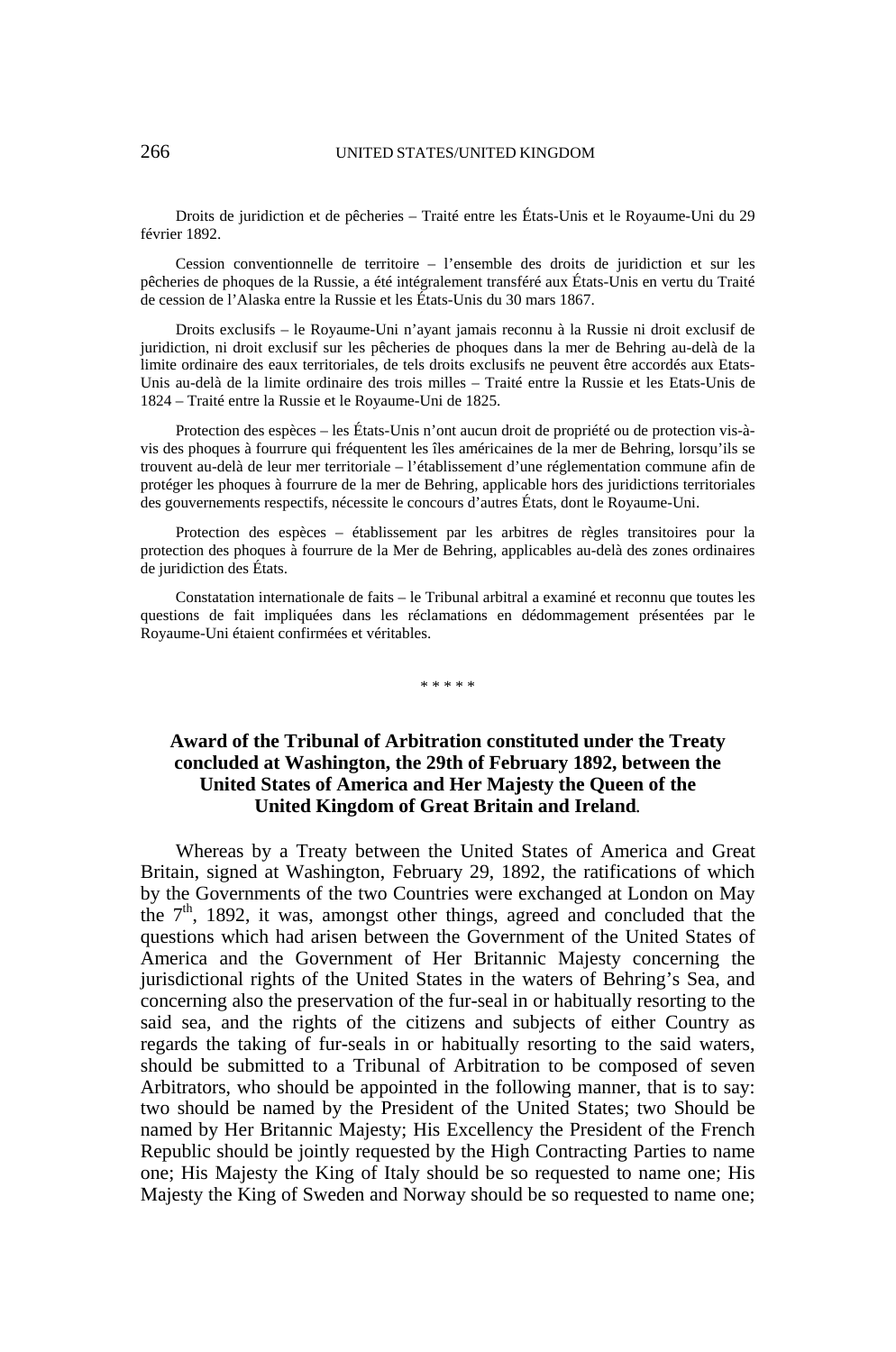the seven Arbitrators to be so named should be jurists of distinguished reputation in their respective Countries, and the selecting Powers should be requested to choose, if possible, jurists who are acquainted with the English language;

And whereas it was further agreed by article II of the said Treaty that the Arbitrators should meet at Paris within twenty days after the delivery of the Counter-Cases mentioned in article IV, and should proceed impartially and carefully to examine and decide the questions which had been or should be laid before them as in the said Treaty provided on the part of the Governments of the United States and of Her Britannic Majesty respectively, and that all questions considered by the Tribunal, including the final decision, should be determined by a majority of all the Arbitrators;

And whereas by article VI of the said Treaty, it was further provided as follows: "In deciding the matters submitted to the said Arbitrators, it is agreed that the following five points shall be submitted to them in order that their award shall embrace a distinct decision upon each of said five points, to wit:

1. What exclusive jurisdiction in the sea now known as the Behring's Sea, and what exclusive rights in the seal fisheries therein, did Russia assert and exercise prior and up to the time of the cession of Alaska to the United States?

2. How far were these claims of jurisdiction as to the seal fisheries recognized and conceded by Great Britain?

3. Was the body of water now known as the Behring's Sea included in the phrase *Pacific Ocean*, as used in the Treaty of 1825 between Great Britain and Russia; and what rights, if any, in the Behring's Sea were held and exclusively exercised by Russia after said Treaty?

4. Did not all the rights of Russia as to jurisdiction and as to the seal fisheries in Behring's Sea east of the water boundary, in the Treaty between the United States and Russia of the  $30<sup>th</sup>$  of March 1867, pass unimpaired to the United States under that Treaty?

5. Has the United States any right, and if so, what right of protection or property in the fur-seals frequenting the islands of the United States in Behring Sea when such seals are found outside the ordinary three-mile limit?"

And whereas, by article VII of the said Treaty, it was further agreed as follows:

"If the determination of the foregoing questions as to the exclusive jurisdiction of the United States shall leave the subject in such position that the concurrence of Great Britain is necessary to the establishment of Regulations for the proper protection and preservation of the fur-seal in, or habitually resorting to, the Behring Sea, the Arbitrators shall then determine what concurrent Regulations, outside the jurisdictional limits of the respective Governments, are necessary, and over what waters such Regulations should extend;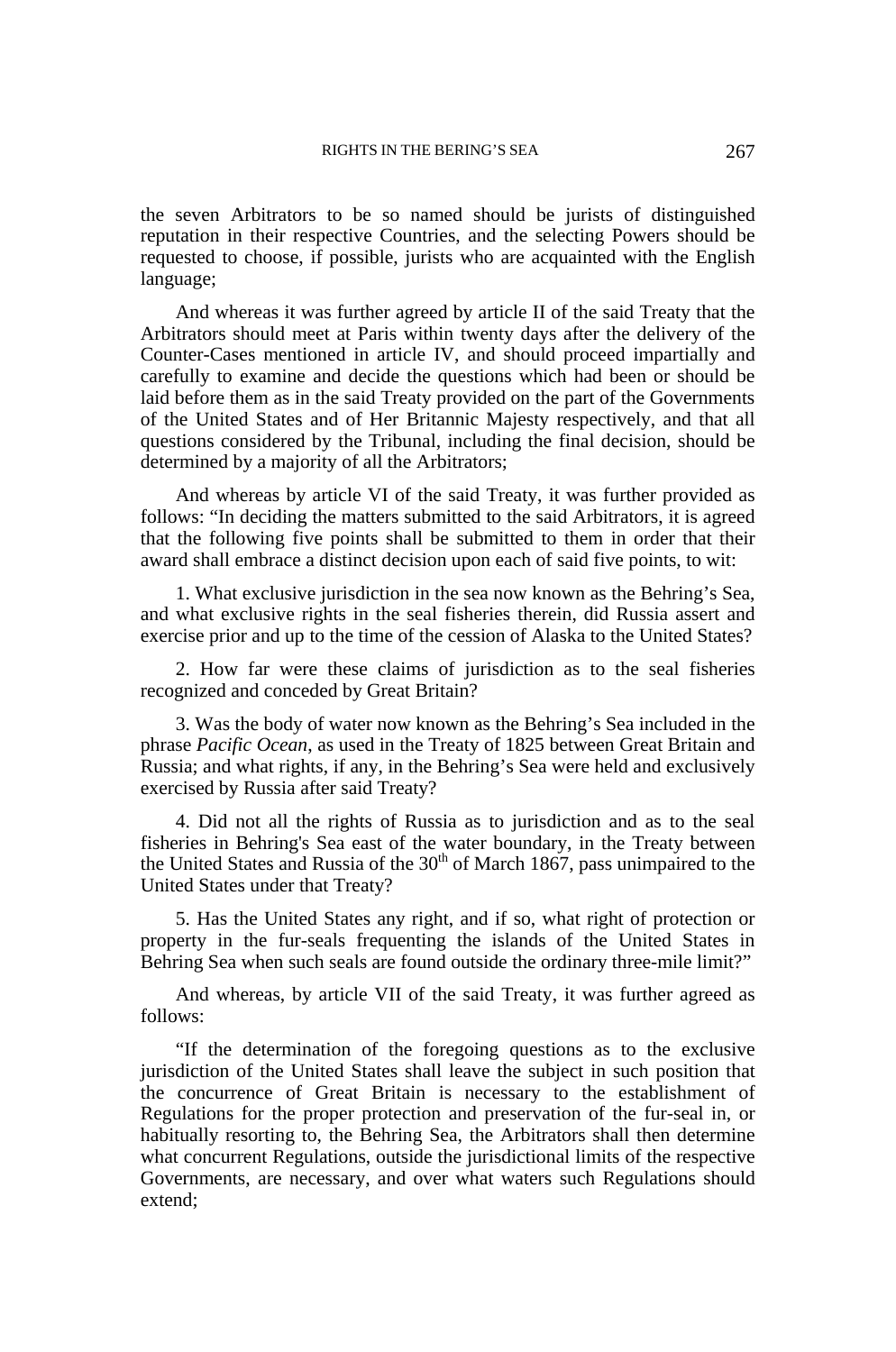The High Contracting Parties furthermore agree to cooperate in securing the adhesion of other Powers to such Regulations;"

And whereas, by article VIII of the said Treaty after reciting that the High Contracting Parties had found themselves unable to agree upon a reference which should include the question of the liability of each for the injuries alleged to have been sustained by the other, or by its citizens, in connection with the claims presented and urged by it, and that "they were solicitous that this subordinate question should not interrupt or longer delay the submission and determination of the main questions," the High Contracting Parties agreed that "either of them might submit to the Arbitrators any question of fact involved in said claims and ask for a finding thereon, the question of the liability of either Government upon the facts found, to be the subject of further negociation;"

And whereas the President of the United States of America named the Honourable John M. Harlan, Justice of the Supreme Court of the United States, and the Honourable John T. Morgan, Senator of the United States, to be two of the said Arbitrators, and Her Britannic Majesty named the Right Honourable Lord Hannen and the Honourable Sir John Thompson, Minister of Justice and Attorney General for Canada, to be two of the said Arbitrators, and His Excellency the President of the French Republic named the Baron de Courcel, Senator, Ambassador of France, to be one of the said Arbitrators, and His Majesty the King of Italy named the Marquis Emilio Visconti Venosta, former Minister of Foreign Affairs and Senator of the Kingdom of Italy to be one of the said Arbitrators, and His Majesty the King of Sweden and Norway named Mr. Gregers Gram, Minister of State, to be one of the said Arbitrators;

And whereas We, the said Arbitrators, so named and appointed, having taken upon ourselves the burden of the said arbitration, and having duly met at Paris, proceeded impartially and carefully to examine and decide all the questions submitted to us the said Arbitrators, under the said Treaty, or laid before us as provided in the said Treaty on the part of the Governments of Her Britannic Majesty and the United States respectively;

Now we, the said Arbitrators, having impartially and carefully examined the said questions, do in like manner by this our Award decide and determine the said questions in manner following, that is to say, we decide and determine as to the five points mentioned in article VI as to which our Award is to embrace a distinct decision upon each of them

As to the first of the said five points, We, the said Baron de Courcel, Mr. Justice Harlan, Lord Hannen, Sir John Thompson, Marquis Visconti Venosta and Mr. Gregers Gram, being a majority of the said Arbitrators, do decide and determine as follows:

By the Ukase of 1821, Russia claimed jurisdiction in the sea now known as the Behring's Sea, to the extent of 100 Italian miles from the coasts and islands belonging to her, but, in the course of the negotiations which led to the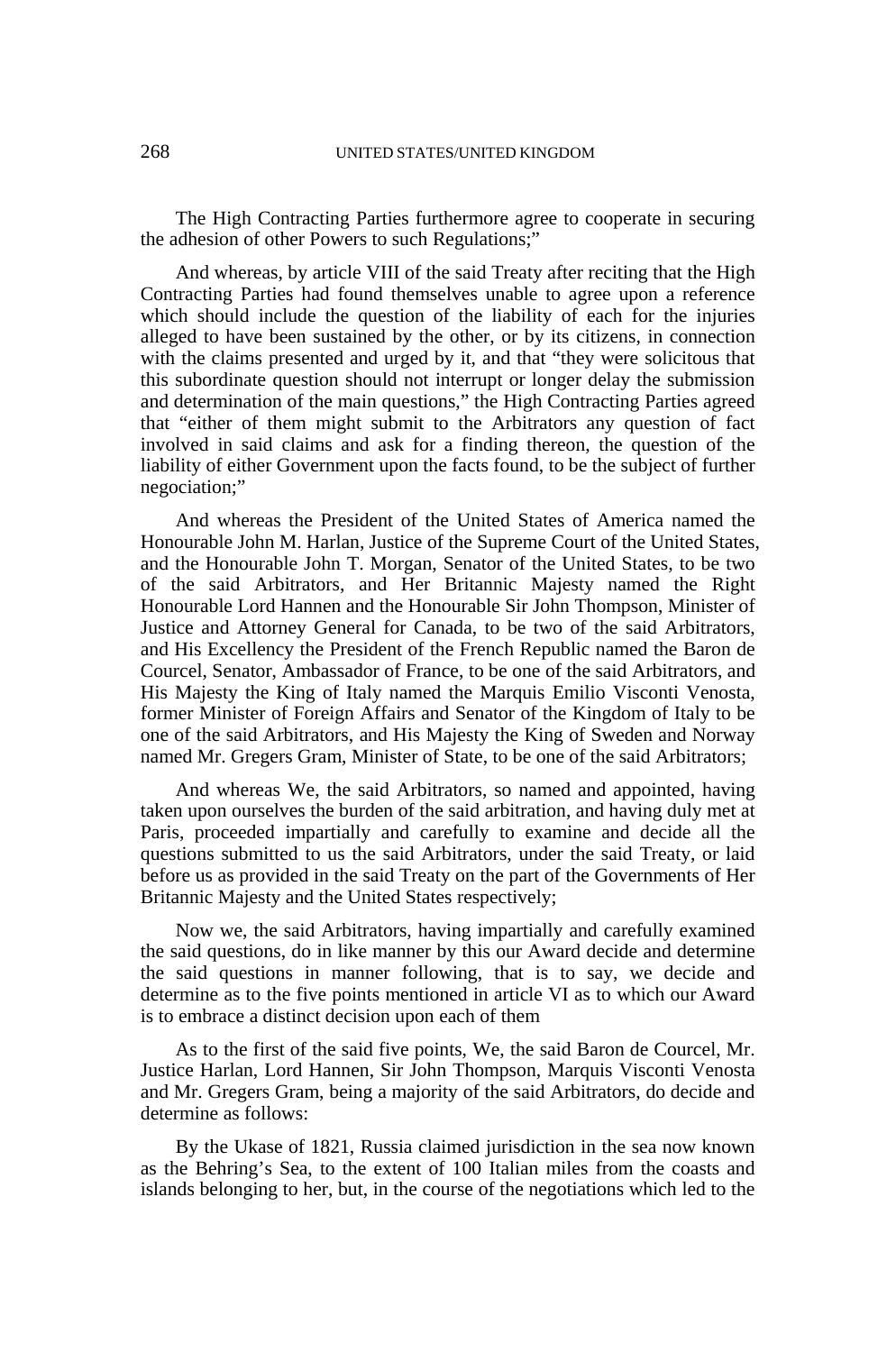conclusion of the Treaties of 1824 with the United States and of 1825 with Great Britain, Russia admitted that her jurisdiction in the said sea should be restricted to the reach of cannon shot from shore, and it appears that, from that time up to the time of the cession of Alaska to the United States, Russia never asserted in fact or exercised any exclusive jurisdiction in Behring's Sea or any exclusive rights in the seal fisheries therein beyond the ordinary limits of territorial waters.

As to the second of the said five points, We, the said Baron de Courcel, Mr. Justice Harlan, Lord Hannen, Sir John Thompson, Marquis Visconti Venosta and Mr. Gregers Gram, being a majority of the said Arbitrators, do decide and determine that Great Britain did not recognize or concede any claim, upon the part of Russia, to exclusive jurisdiction as to the seal fisheries in Behring Sea, outside of ordinary territorial waters.

As to the third of the said five points, as to so much thereof as requires us to decide whether the body of water now known as the Behring Sea was included in the phrase "Pacific Ocean" as used in the Treaty of 1825 between Great Britain and Russia, We, the said Arbitrators, do unanimously decide and determine that the body of water now known as the Behring Sea was included in the phrase "Pacific Ocean" as used in the said Treaty.

And as to so much of the said third point as requires us to decide what rights, if any in the Behring Sea were held and exclusively exercised by Russia after the said Treaty of 1825, We, the said Baron de Courcel, Mr. Justice Harlan, Lord Hannen, Sir John Thompson, Marquis Visconti Venosta and Mr. Gregers Gram, being a majority of the said Arbitrators, do decide and determine that no exclusive rights of jurisdiction in Behring Sea and no exclusive rights as to the seal fisheries therein, were held or exercised by Russia outside of ordinary territorial waters after the Treaty of 1825.

As to the fourth of the said five points, We, the said Arbitrators, do unanimously decide and determine that all the rights of Russia as to jurisdiction and as to the seal fisheries in Behring Sea, east of the water boundary in the Treaty between the United States and Russia of the  $30<sup>th</sup>$ March 1867, did pass unimpaired to the United under the said Treaty.

As to the fifth of the said five points, We, the said Baron de Courcel, Lord Hannen, Sir John Thompson, Marquis Visconti Venosta and Mr. Gregers Gram, being a majority of the said arbitrators, do decide and determine that the United States has not any right of protection or property in the fur-seals frequenting the islands of the United States in Behring Sea, when such seals are found outside the ordinary three-mile limit.

And whereas the aforesaid determination of the foregoing questions as to the exclusive jurisdiction of the United States mentioned in Article VI leaves the subject in such a position that the concurrence of Great Britain is necessary to the establishment of Regulations for the proper protection and preservation of the fur-seal in or habitually resorting to the Behring Sea, the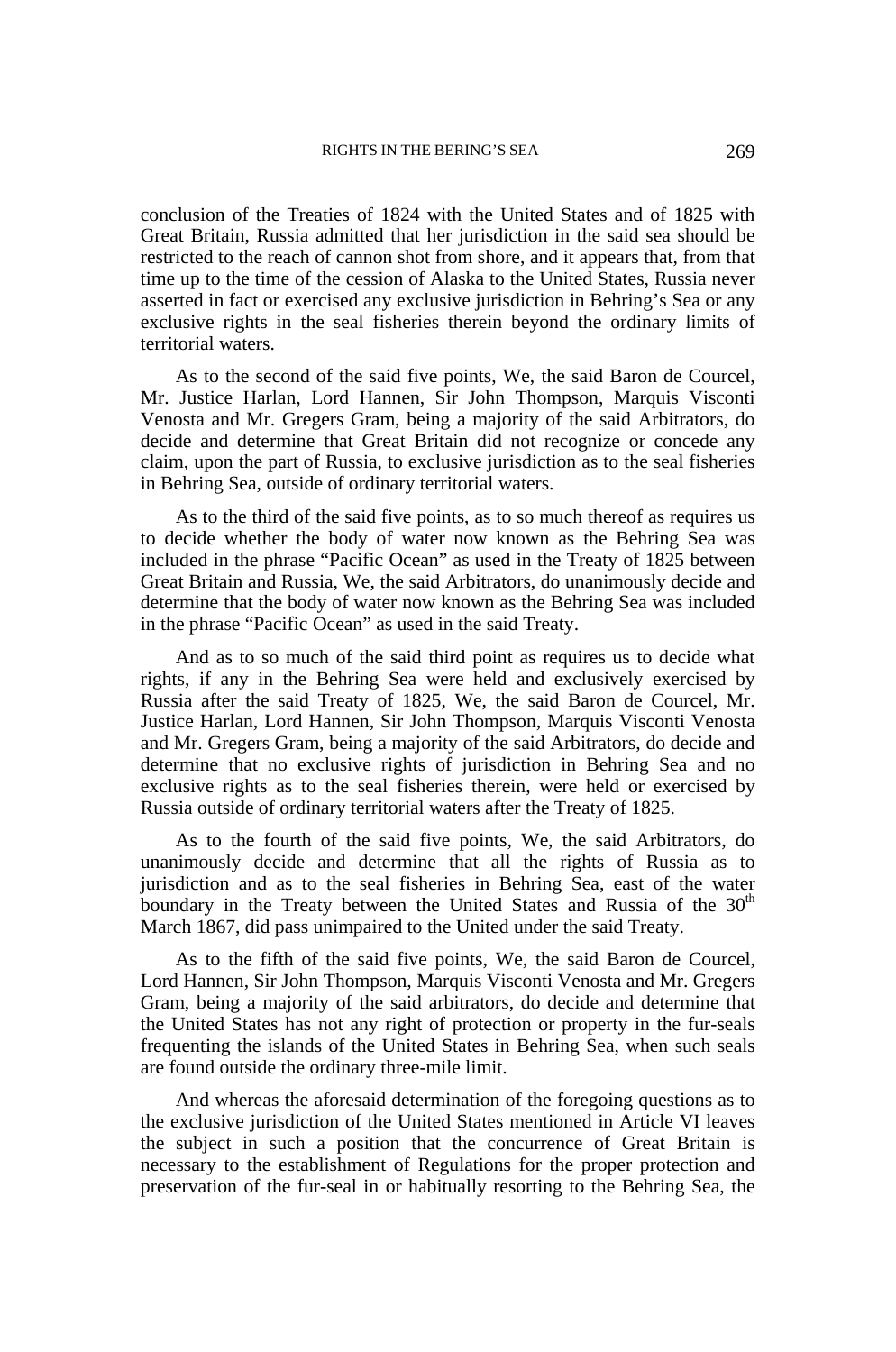Tribunal having decided by a majority as to each Article of the following Regulations, We, the said Baron de Courcel, Lord Hannen, Marquis Visconti Venosta and Mr. Gregers Gram, assenting to the whole of the nine Articles of the following Regulations, and being a majority of the said Arbitrators, do decide and determine in the mode provided by the Treaty, that the following concurrent Regulations outside the jurisdictional limits of the respective Governments are necessary and that they should extend over the waters hereinafter mentioned, that is to say:

#### ARTICLE 1.

The Governments of the United States and of Great Britain shall forbid their citizens and subjects respectively to kill, capture or pursue at any time and in any manner whatever, the animals commonly called fur seals, within a zone of sixty miles around the Pribilov Islands, inclusive of the territorial waters.

The miles mentioned in the preceding paragraph are geographical miles, of sixty to a degree of latitude.

#### ARTICLE 2.

The two Governments shall forbid their citizens and subjects respectively to kill, capture or pursue, in any manner whatever, during the season extending, each year, from the  $1<sup>st</sup>$  of May to the  $31<sup>st</sup>$  of July, both inclusive, the fur seals on the high sea, in the part of the Pacific Ocean, inclusive of the Behring sea, which is situated to the North of the  $35<sup>th</sup>$  degree of North latitude, and eastward of the  $180<sup>th</sup>$  degree of longitude from Greenwich till it strikes the water boundary described in Article 1 of the Treaty of 1867 between the United States and Russia, and following that line up to Behring straits.

#### ARTICLE 3.

During the period of time and in the waters in which the fur seal fishing is allowed, only sailing vessels shall be permitted to carry on or take part in furseal fishing operations. They will however be at liberty to avail themselves of the use of such canoes or undecked boats, propelled by paddles, oars, or sails, as are in common use as fishing boats.

#### ARTICLE 4.

Each sailing vessel authorised to fish for fur seals must be provided with a special license issued for that purpose by its Government and shall be required to carry a distinguishing flag to be prescribed by its Government.

#### ARTICLE 5.

The masters of the vessels engaged in fur seal fishing shall enter accurately in their official log book the date and place of each fur seal fishing operation, and also the number and sex of the seals captured upon each day.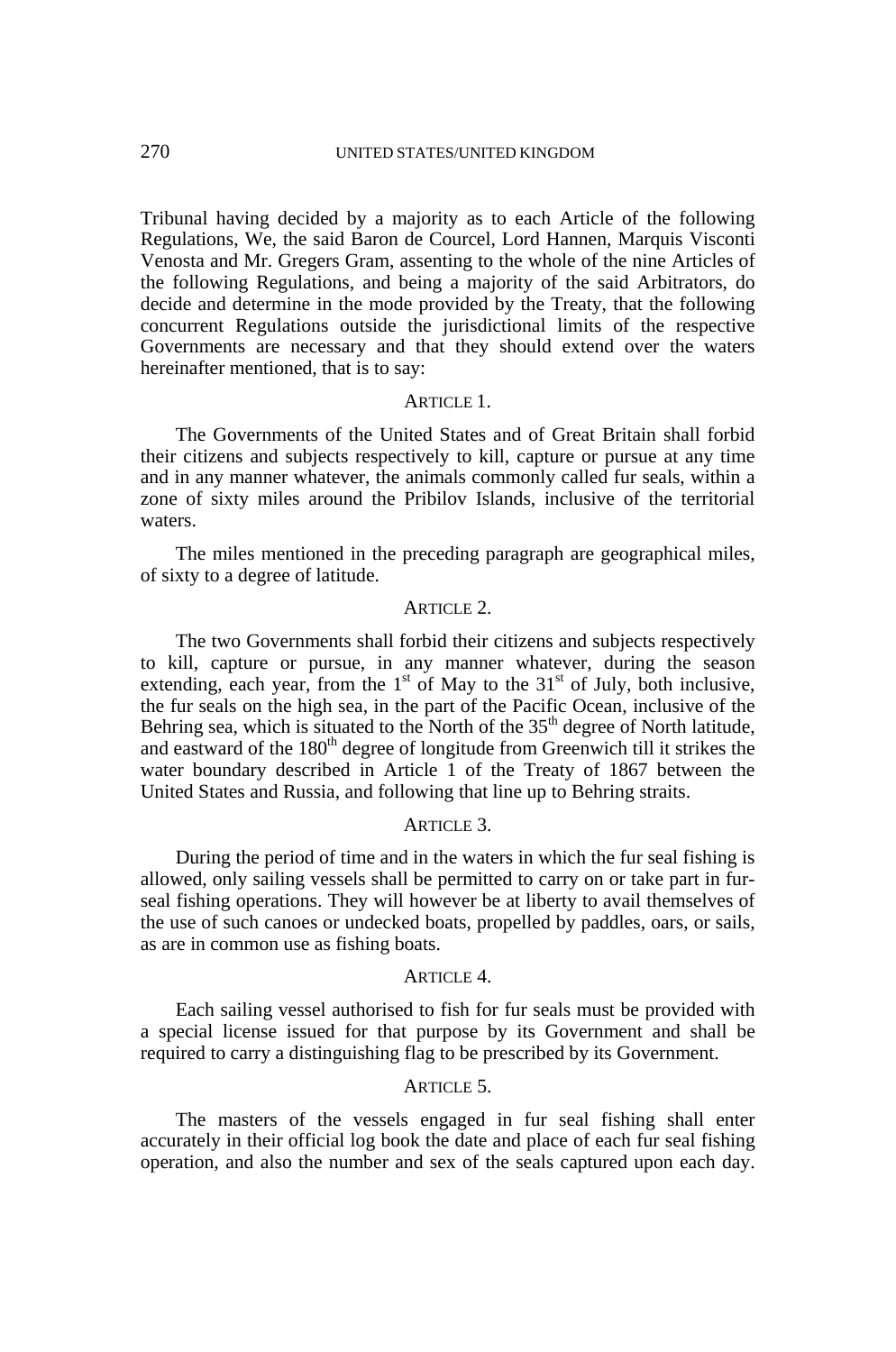These entries shall be communicated by each of the two Governments to the other at the end of each fishing season.

#### ARTICLE 6

The use of nets, fire arms and explosives shall be forbidden in the fur seal fishing. This restriction shall not apply to shot guns when such fishing takes place outside of Behring's sea, during the season when it may be lawfully earned on.

#### ARTICLE 7

The two Governments shall take measures to control the fitness of the men authorized to engage in fur seal fishing; these men shall have been proved fit to handle with sufficient skill the weapons by means of which this fishing may be carried on.

#### ARTICLE 8.

The regulations contained in the preceding articles shall not apply to Indians dwelling on the coasts of the territory of the United States or of Great Britain, and carrying on fur seal fishing in canoes or undecked boats not transported by or used in connection with other vessels and propelled wholly by paddles, oars or sails and manned by not more than five persons each in the way hitherto practised by the Indians, provided such Indians are not in the employment of other persons and provided that, when so hunting in canoes or undecked boats, they shall not hunt fur seals outside of territorial waters under contract for the delivery of the skins to any person.

This exemption shall not be construed to affect the Municipal law of either country, nor shall it extend to the waters of Behring Sea or the waters of the Aleutian Passes.

Nothing herein, contained is intended to interfere with the employment of Indians as hunters or otherwise in connection with fur sealing vessels as heretofore.

#### ARTICLE 9.

The concurrent regulations hereby determined with a view to the protection and preservation of the fur seals, shall remain in force until they have been, in whole or in part, abolished or modified by common agreement between the Governments of the United States and of Great Britain.

The said concurrent regulations shall be submitted every five years to a new examination, so as to enable both interested Governments to consider whether, in the light of past experience, there is occasion for any modification thereof.

And whereas the Government of Her Britannic Majesty did submit to the Tribunal of Arbitration by article VIII of the said Treaty certain questions of fact involved in the claims referred to in the said article VIII, and did also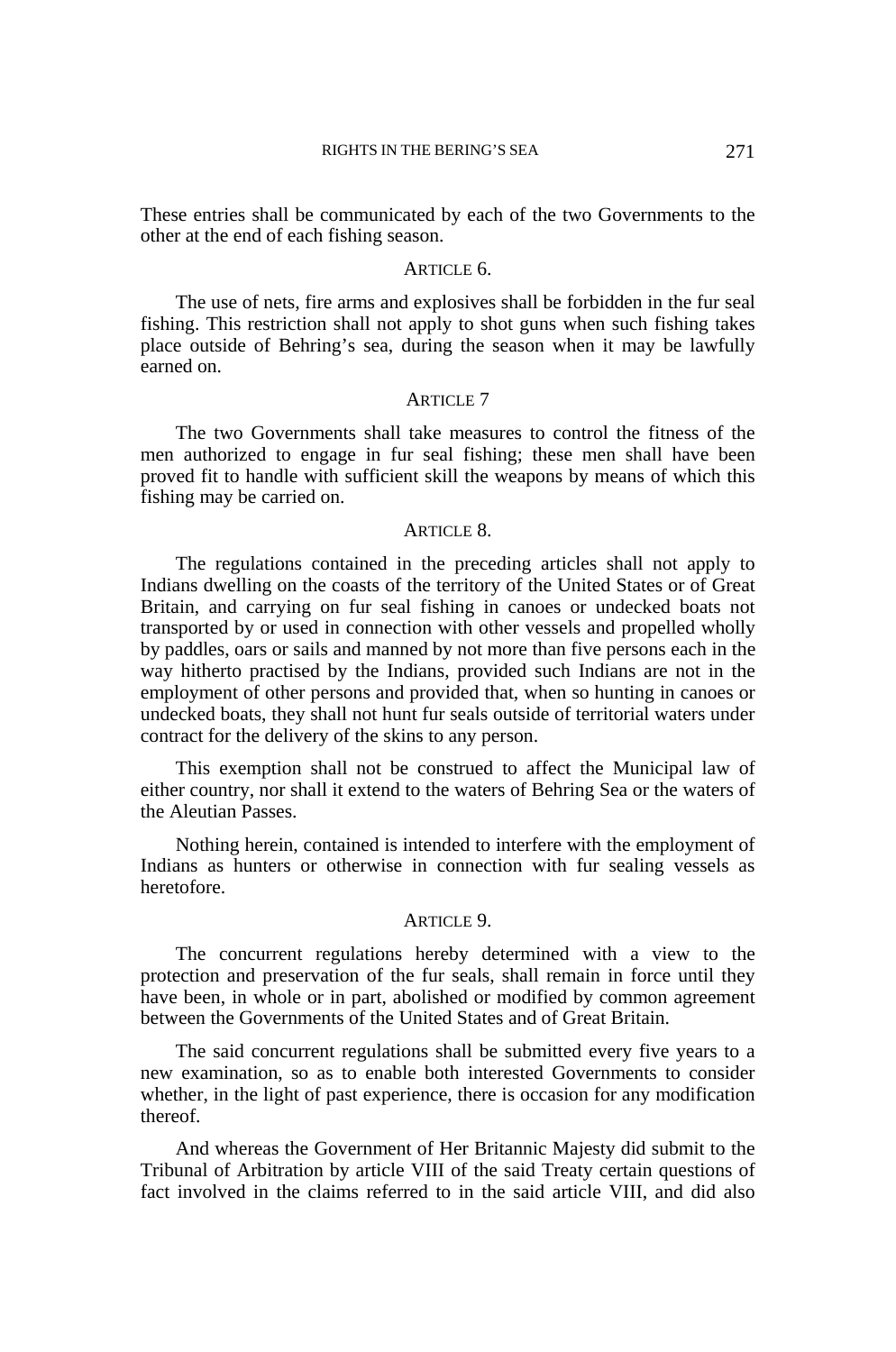submit to us, the said Tribunal, a statement of the said facts, as follows, that is to say:

### "FINDINGS OF PACT PROPOSED BY THE AGENT OF GREAT BRITAIN AND AGREED TO AS PROVED BY THE AGENT FOR THE UNITED STATES, AND SUBMITTED TO THE TRIBUNAL OF ARBITRATION FOR ITS CONSIDERATION.

1. That the several searches and seizures, whether of ships or goods, and the several arrests of masters and crews, respectively mentioned in the Schedule to the British Case, pages 1 to 60 inclusive, were made by the authority of the United States Government. The questions as to the value of the said vessels or their contents or either of them, and the question as to whether the vessels mentioned in the Schedule to the British Case, or any of them, were wholly or in part the actual property, of citizens of the United States, have been withdrawn from and have not been considered by the Tribunal, it being understood that it is open to the United States to raise these questions or any of them, if they think fit, in any future negotiations as to the liability of the United States Government to pay the amounts mentioned in the Schedule to the British Case;

2. That the seizures aforesaid, with the exception of the 'Pathfinder' seized at Neah-Bay, were made in Behring Sea at the distances from shore mentioned in the Schedule annexed hereto marked 'C';

3. That the said several searches and seizures of vessels were made by public armed vessels of the United States, the commanders of which had, at the several times when they were made, from the Executive Department of the Government of the United States, instructions, a copy of one of which is annexed hereto, marked 'A' and that the others were, in all substantial respects, the same: that in all the instances in which proceedings were had in the District Courts of the United States resulting in condemnation, such proceedings were begun by the filing of libels, a copy of one of which is annexed hereto, marked 'B' and that the libels in the other proceedings were in all substantial respects the same: that the alleged acts or offences for which said several searches and seizures were made were in each case done or committed in Behring Sea at the distances from shore aforesaid and that m each case in which sentence of condemnation was passed, except in those cases when the vessels were released after condemnation, the seizure was adopted by the Government of the United States: and in those cases in which the vessels were released the seizure was made by the authority of the United States; that the said fines and imprisonments were for alleged breaches of the municipal laws of the United States, which alleged breaches were wholly committed in Behring Sea at the distances from the shore aforesaid;

4. That the several orders mentioned in the Schedule annexed hereto and marked 'C' warning vessels to leave or not to enter Behring Sea were made by public armed vessels of the United States the commanders of which had, at the several times when they were given, like instructions as mentioned in finding 3, and that the vessels so warned were engaged in sealing or prosecuting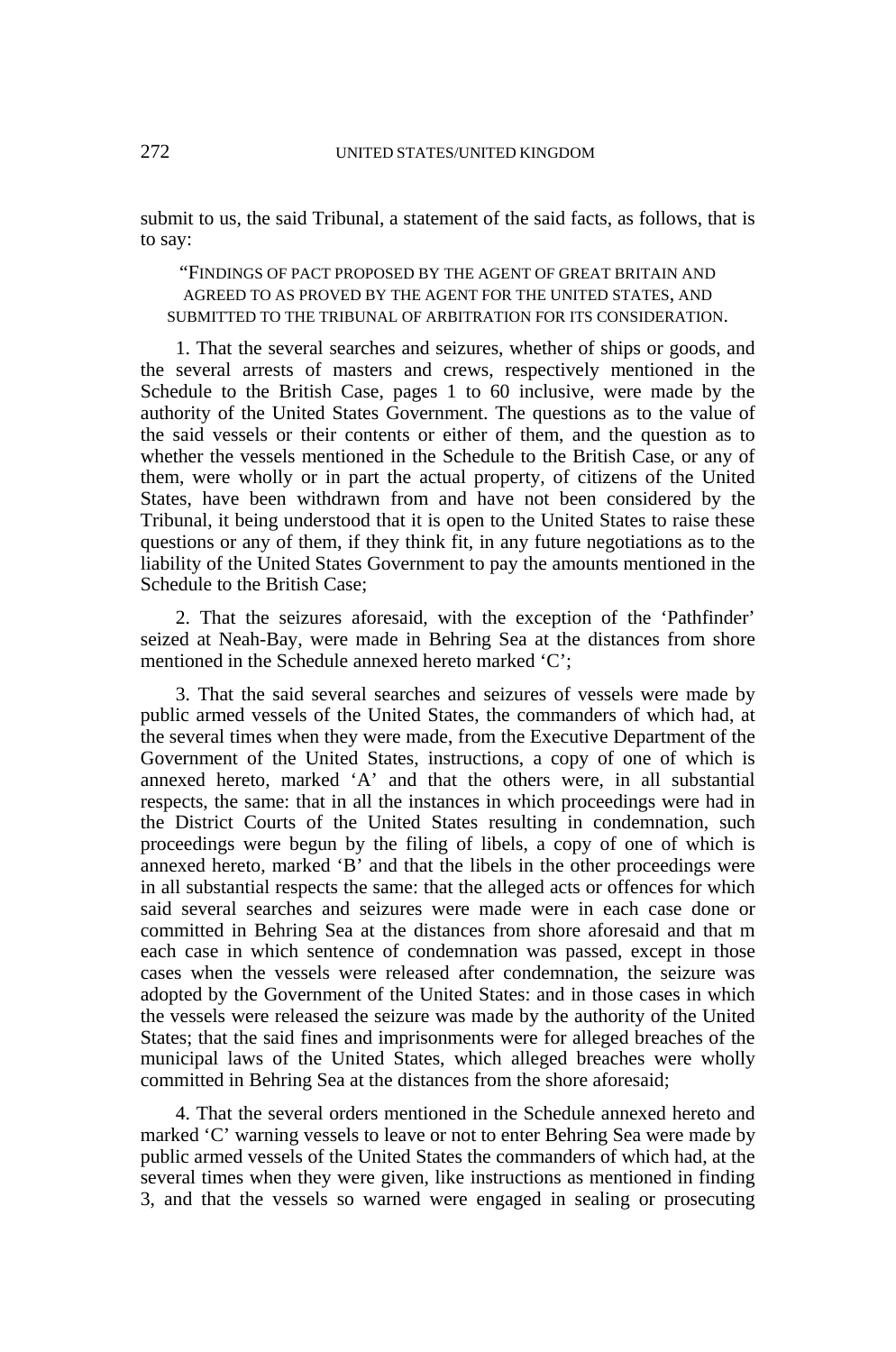voyages for that purpose, and that such action was adopted by the Government of the United States;

5. That the District courts of the United States in which any proceedings were had or taken for the purpose of condemning any vessel seized as mentioned in the Schedule to the Case of Great Britain, pages 1 to 60, inclusive, had all the jurisdiction and powers of Courts of Admiralty including the prize jurisdiction, but that in each case the sentence pronounced by the Court was based upon the grounds set forth in the libel.

#### ANNEX A.

# TREASURY DEPARTMENT, OFFICE OF THE SECRETARY.

*Washington, April 21, 1896*.

SIR,

Referring to Department letter of this date, directing you to proceed with the revenue-steamer *Bear*, under your command, to the seal Islands, etc., you are hereby clothed with full power to enforce the law contained in the provisions of Section 1956 of the United States' Revised Statutes, and directed to seize all vessels and arrest and deliver to the proper authorities any or all persons whom you may detect violating the law referred to, after due notice shall have been given.

You will also seize any liquors or fire-arms attempted to be introduced into the country without proper permit, under the provisions of Section 1955 of the Revised Statutes, and the Proclamation of the President dated 4<sup>th</sup> February, 1870.

Respectfully yours,

 Signed. C. S. FAIRCHILD. *Acting Secretary*.

Captain M. A. HEALY, *Commanding revenue-steamer Bear, San-Francisco, California*.

#### ANNEX B.

#### IN THE DISTRICT COURT OF THE UNITED STATES FOR THE DISTRICT OF ALASKA.

#### AUGUST SPECIAL TERM, 1886.

To the Honourable Lafayette Dawson, Judge of said District Court:

The libel of information of M. D. Ball, Attorney for the United States for the District of Alaska, who prosecutes on behalf of said United States, and being present here in Court in his proper person, in the name and on behalf of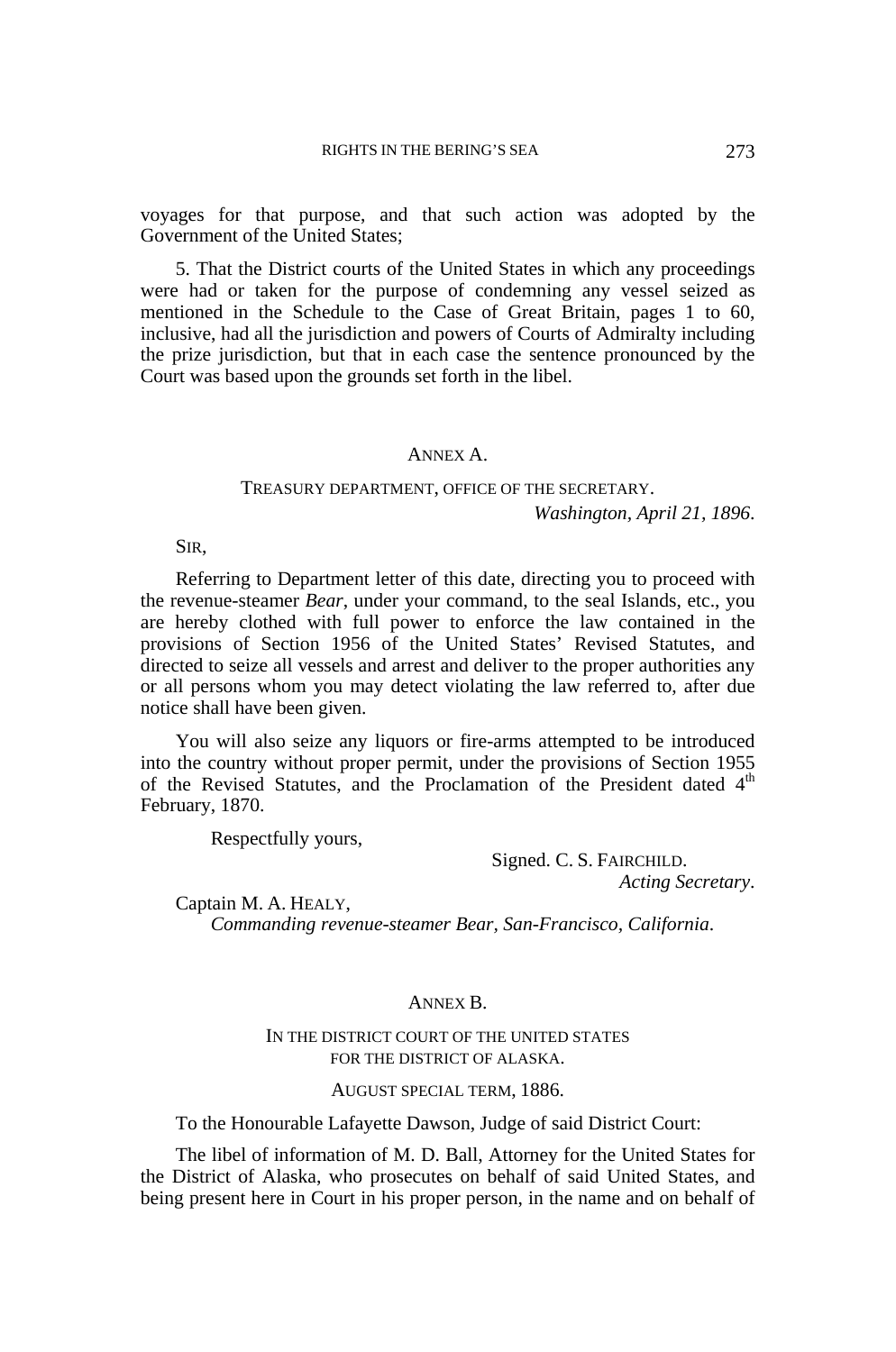the said United States, against the schooner *Thornton*, her tackle, apparel, boats, cargo, and furniture, and against all persons intervening for their interest therein, in cause of forfeiture, alleges and informs as follows:

That Charles A. Abbey, an officer in the Revenue Marine Service of the United States, and on special duty in the waters of the district of Alaska, heretofore, to wit, on the  $1<sup>st</sup>$  day of August, 1886, within the limits of Alaska Territory, and in the waters thereof, and within the civil and judicial district of Alaska, to wit, within the waters of that portion of Behring sea belonging to the said district, on waters navigable from the sea by vessels of 10 or more tons burden, seized the ship or vessel commonly called a schooner, the *Thornton*, her tackle, apparel, boats, cargo, and furniture, being the property of some person or persons to the said Attorney unknown, as forfeited to the United States, for the following causes:

That the said vessel or schooner was found engaged in killing fur-seal within the limits of Alaska Territory, and in the waters thereof, in violation of section 1956 of the Revised Statutes of the United States.

And the said Attorney saith that all and singular the premises are and were true, and within the Admiralty and maritime jurisdiction of this Court, and that by reason thereof and by force of the Statutes of the United States in such cases made and provided, the afore mentioned and described schooner or vessel, being a vessel of over 20 tons burden, her tackle, apparel, boats, cargo, and furniture, became and are forfeited to the use of the said United States, and that said schooner is now within the district aforesaid.

Wherefore the said Attorney prays the usual process and monition of this honourable Court issue in this behalf, and that all persons interested in the before-mentioned and described schooner or vessel may be cited in general and special to answer the premises, and all due proceedings being had, that the said schooner or vessel, her tackle, apparel, boats, cargo, and furniture may, for the cause aforesaid, and others appearing, be condemned by the definite sentence and decree of this honourable Court, as forfeited to the use of the said United States, according to the form of the Statute of the said United States in such cases made and provided.

> Signed. M. D. BALL. *United States District Attorney for the District of Alaska*.

## ANNEX C.

The following table shows the names of the British sealing-vessels seized or warned by United States revenue cruizers 1886-1890, and the approximate distance from land when seized. The distances assigned in the cases of the *Carolena*, *Thornton* and *Onward* are on the authority of U. S. Naval Commander Abbey (see  $50<sup>th</sup>$  Congress,  $2<sup>nd</sup>$  Session, Senate Executive Documents  $N^{\circ}$  106, pp. 20, 30, 40). The distances assigned in the cases of the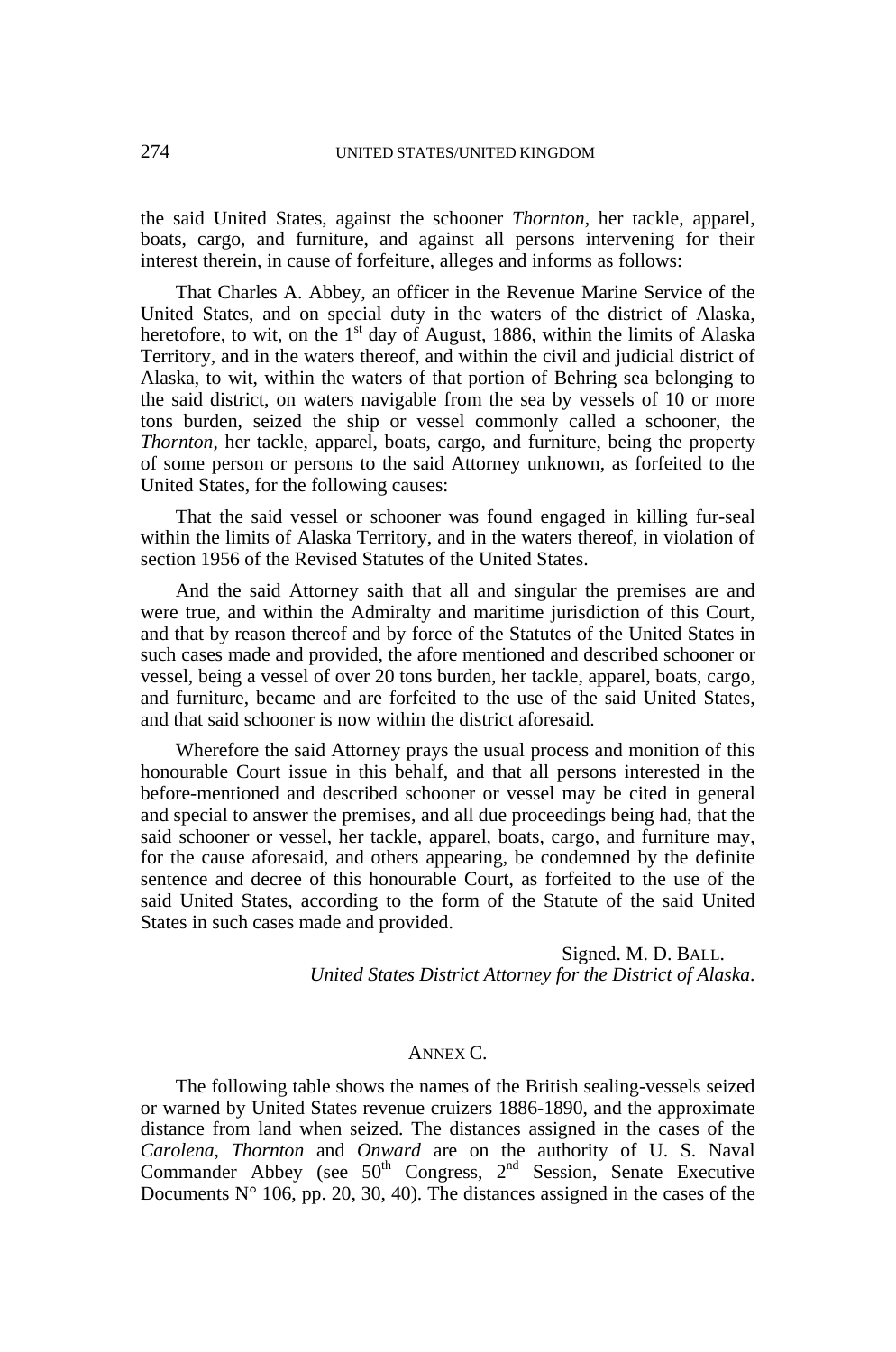*Anna Beck*, *W. P. Sayward*, *Dolphin* and *Grace* are on the authority of Captain Shepard U. S. R. M. (*Blue Book*, United States N° 2, 1890.— pp. 80-82. See Appendix, vol. III).[∗](#page-13-0)

| Name of vessel.          | Date of seizure. | Aproximate distance from land<br>when seized.                         | <b>United States</b><br>vessel making<br>seizure. |
|--------------------------|------------------|-----------------------------------------------------------------------|---------------------------------------------------|
| Carolena                 | August 1 1886    |                                                                       | Corwin.                                           |
| Thornton $\dots$         | August 1 1886    |                                                                       | Corwin.                                           |
|                          | August 2 1886    |                                                                       | Corwin.                                           |
| Favourite                | August 2 1886    | Warned by Corwin in about same                                        |                                                   |
| Anna Beck                | July 2 1887      |                                                                       | Rush.                                             |
| W. P. Sayward            | July 9 1887      |                                                                       | Rush.                                             |
| Dolphin                  | July 12 1887     |                                                                       | Rush.                                             |
|                          | July 17 1887     |                                                                       | Rush.                                             |
| Alfred Adams             | August 10 1887   |                                                                       | Rush.                                             |
| Ada                      | August 25 1887   |                                                                       | Bear.                                             |
| Triumph                  | August 4 1887    | Warned by Rush not to enter Behring                                   |                                                   |
| Juanita                  | July 31 1889     |                                                                       | Rush.                                             |
| Pathfinder               | July 29 1889     |                                                                       | Rush.                                             |
| Triumph                  | July 11 1889     | Ordered out of Behring Sea by Rush: (?)<br>As to position when warned |                                                   |
| Black Diamond            | July 11 1889     |                                                                       | Rush.                                             |
| Lily                     | August 6 1889    |                                                                       | Rush.                                             |
| Ariel                    | July 30 1889     | Ordered out of Behring Sea by Rush                                    |                                                   |
| Kate $\dots \dots \dots$ | August 13 1889   |                                                                       |                                                   |
| $Minnie$                 | July 15 1889     |                                                                       | Rush.                                             |
| Pathfinder               | March 27 1890    |                                                                       | Corwin.                                           |

And whereas the Government of Her Britannic Majesty did ask the said Arbitrators to find the said facts as set forth in the said statement, and whereas the Agent and Counsel for the United States Government thereupon in our presence informed us that the said statement of facts was sustained by the evidence, and that they had agreed with the Agent and Counsel for Her Britannic Majesty that We, the Arbitrators, if we should think fit so to do might find the said statement of facts to be true.

\_\_\_\_\_\_\_\_\_\_

<sup>∗</sup> Secretariat note: Not reproduced

<span id="page-13-1"></span><span id="page-13-0"></span><sup>&</sup>lt;sup>1</sup> Neah Bay is in the State of Washington, and the *Pathfinder* was seized there on charges made against her in the Behring Sea in the previous year. She was released two days later.